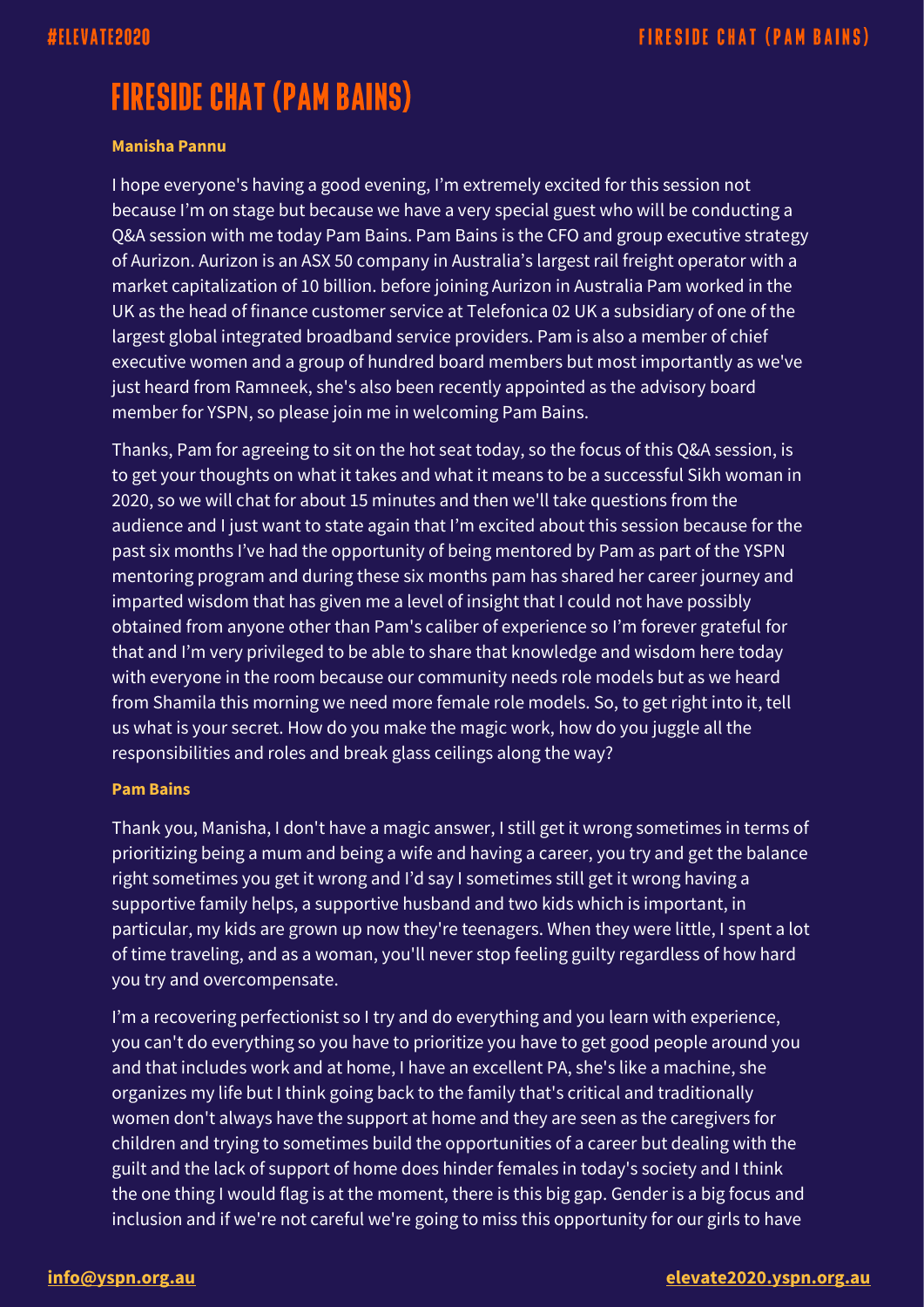the opportunity to step up and take leadership roles unless they have the support at home, so the fathers, the brothers need to be supporting the young girls and women in their careers too.

#### **Manisha Pannu**

I completely agree I like what you said about how we can't have everything so we have to prioritize, one of my past mentors said to me you can have everything but you just can't have it at the same time which stuck with me that I have to choose where I put my resources at what point in my life. I want to talk to you a little bit about the imposter syndrome, so for those who don't know the imposter syndrome is when you have a fear of being exposed as a fraud now that's the dictionary definition, but the simple terms is you're afraid that someone's going to find out that you know nothing about what you're talking about the kind of like what I'm doing now so do you ever feel the imposter syndrome in your workplace and I mean you're an ethnic woman in a male dominant industry, in a finance role how do you deal with imposter syndrome and how do you overcome that.

#### **Pam Bains**

Thanks, so yes, the it exists and I think there's lots of examples you can draw from, in the UK I came from very different industry sectors so whilst in finance the UK is about 10 years ahead of Australia when it comes to diversity, inclusion and working in industries in the UK which were more telecommunications retail financial services and when I moved to Australia, I came to transportation rail freight which again very male-dominated industry, we had 10 women which has now 10 years later moved to 20 women so often I'm sitting in the room with 10 engineers and myself and no female engineers so that was not uncommon and I think you just have to get over that you just have to not let that bother you if you focus on what you're trying to achieve you still get the outcomes and people respect you for what you know and what your capabilities are and despite the fact that you will be in those positions I mean another great example is that when I first took on the role of CFO and we have to manage our investor community so we'll go every six months as we report our results, we'll meet with investors and often you'll be sat in a room with 30 to 40 investors around the table myself and the CEO will sit opposite and you often think well this is financial services there should be plenty of women in the room and often there's only one other woman, another investor, and the rest are all men so you kind of get used to it there's not but I just think you have to get over that and just trust yourself and your capability. We've been in rooms where I have spoken as a CEO but the response goes back to the CEO, I think that will change the more females that you have in a variety of senior leadership roles the less that will, the less it will be there and I think you have to have been comfortable being uncomfortable, sometimes you are in that position

#### **Manisha Pannu**

I think I completely agree and resonate with the point that we just have to push on because like what you said 10 years ago we were 10 women and it's been 10 years and we only have gone to so if we wait for the world around us to change it's going to be a very long time so I guess we just have to make the change ourselves. I also want to talk to you about mentorship so for example what's helped me overcome the imposter syndrome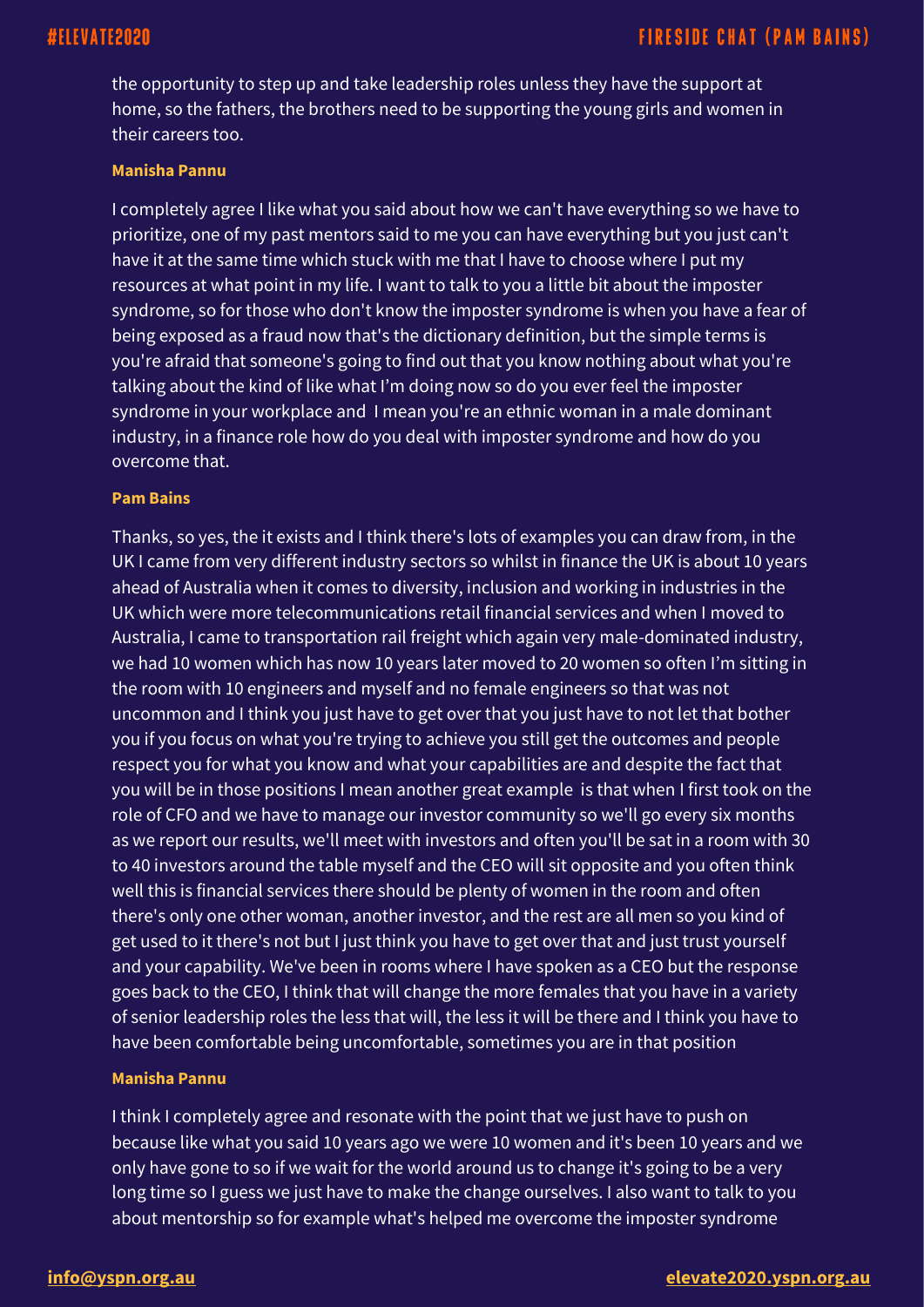assert myself in situations where maybe I'm the only female in the room is that I've got a group of mentors that have supported me throughout my journey, one of which is you so I would like to know from you how has mentoring played a part in your career how has it evolved and how have your mentor choices changed.

#### **Pam Bains**

I think early on in my career mentoring wasn't as common and it wasn't often provided to you as an opportunity to have somebody work with you to develop your career, and there are sponsors and there are mentors, and sponsors often are people in an organization that you don't know that is supporting you behind the scenes and sponsors can be just as powerful as mentors, so I have through the different organizations I've worked in I found out subsequently that I've had several sponsors that have supported my progression and supported me for various roles and positions.

So, I would say early on I didn't take the opportunity to have a mentor and I think now that it is available, I absolutely recommend people taking the opportunity to learn from people, it's finding the right mentor at the right time in your career so probably over the last five years when I took on the CFO role I have met with a couple of different people again you think ahead where is it that you want to be and does the mentor fit with where you want to be and can they help and guide you through that career path so I met a lady Diane Smith Gander she's the director and a non-executive director on trans and west farmers and she's been a great help so we don't meet regularly but I know that whenever I pick up the phone and I've got a question, I don't want to talk to anyone in the organization there are not networks like this that you can pick up the phone to and you could pick up the phone to ask the question that was you know the dumb question or something you don't want to admit but you want advice on and so I will give her a ring and she'll always pick up the phone and give me the support, but then the other end of the spectrum where you can meet someone on a more regular basis and test your ideas and your thinking outside of the organization which means you have the comfort of that confidentiality and you can get access to resources which you otherwise wouldn't so it's getting the right mentor at the right time in your career because again that same person is not suitable at all points.

#### **Manisha Pannu**

And how do you say we can make the most of a mental relationship because I've been part of a lot of mentoring programs and sometimes, I see you know you get paired with an amazing mentor but then it just doesn't go that far because people don't invest and think about how they can make the most of that opportunity and that the access that they've been given to that person's how do you think we could make the most of that.

#### **Pam Bains**

That's a great question and I think you've just, I mean you're an excellent mentee one of the challenges you have with people who haven't been mentored before they get the opportunity to meet somebody with a vast amount of experience and they won't prepare they think that by going to the meeting every single month with a mentor they're going to get some amazing wisdom and suddenly that will help them in their career. It works two ways so if you're gonna get the best out of the mentor that's allocated to you understand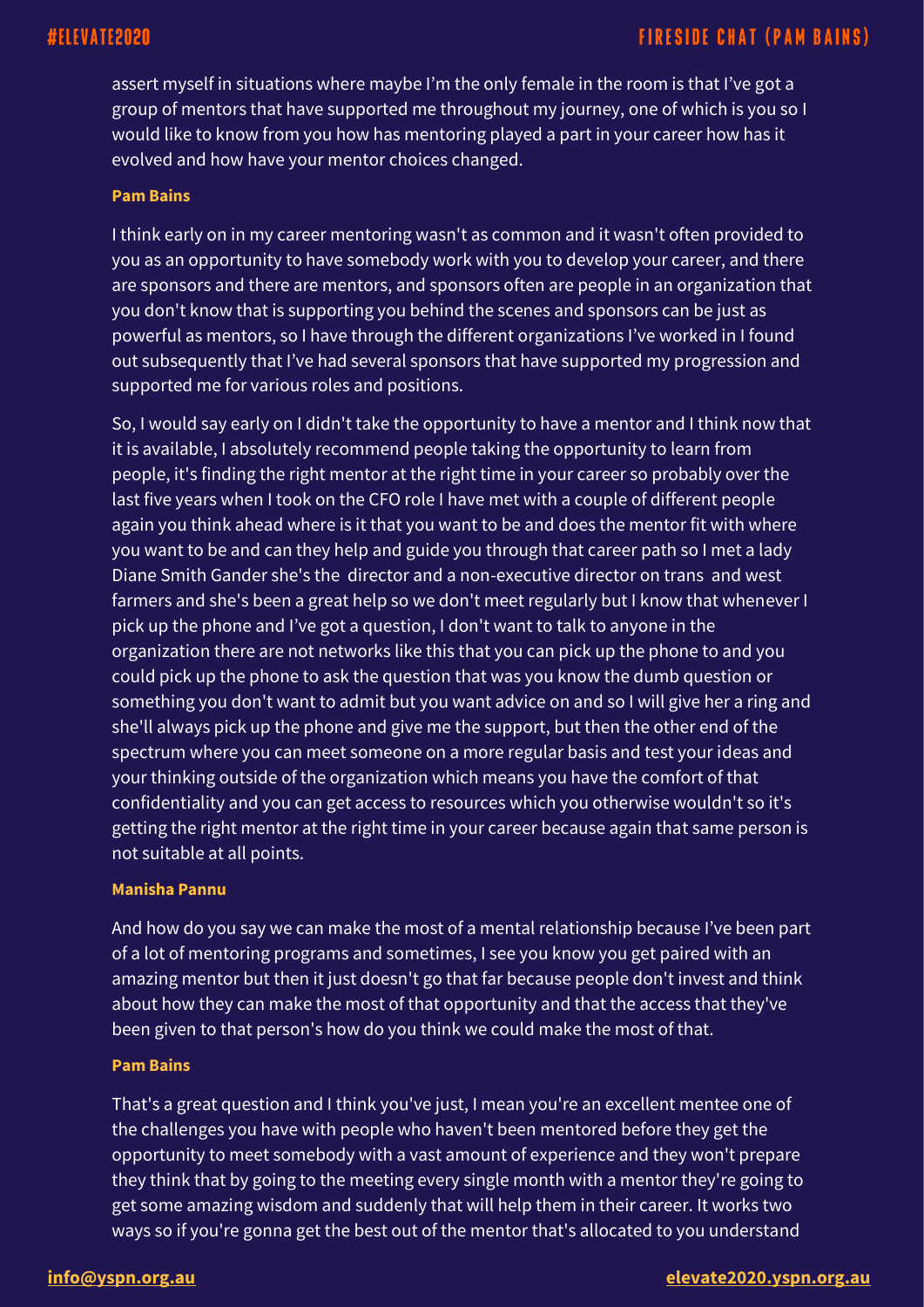that what experience they have and the resources they have access to but prepare, understand what it is that you need and what help and support and make sure every meeting that you're going to you've thought about the questions you want to ask to listen and take on those actions and do something about it before you turn up the following month otherwise you're wasting your time and you'll probably find the mentor won't get much value out of those conversations so it's a lot of preparation and just making sure you're clear in your goals.

### **Manisha Pannu**

The last question I have for you, kind of wraps up what we've been talking about today which is what does it mean to be a Sikh in 2020 Sangat of the Future so a lot of people in this room would like to be in the c-suite roles as you have achieved today when they think about the application of Sikh values in those roles what does that look like and what should that mean to them.

#### **Pam Bains**

The way I interpret the way I sort of think about the values from Sikhism authenticity, integrity curiosity, wanting to learn all those values play through everything I do every day very curious in nature asking questions and constantly learning but then giving back I've mentor a number of people on different programs so the financial executive institute is a body that develops young finance professionals coming up through their career to help them into the next stage so again that's a two-way I think giving back and developing others and helping teach in particular where you've been helped and supported through your career so the authenticity the curiosity and integrity in my role and I have to be able to sit in front of investors and they've got to trust what I say they're investing a significant amount of money in the organization and so integrity is absolutely critical and that's how I guess how I present it to my team so what do I expect of the team that work for me is that be honest don't be afraid to raise issues but at the same time always remember you know integrity and credibility is very hard to build but very easy to lose so those are some of the things that I take away.

#### **Manisha Pannu**

Thank you that was very helpful and I always my boss tells me that what matters is not what people say in front of you but what they say when you're not in the room so maintaining credibility is very important now, I'd like to open the floor so if there are any questions from the audience I think we've got one here.

#### **Audience**

Hello, I'm a woman in finance as well, it wasn't something that inspired it wasn't an industry I was going to be but I was going to learn I've worked in finance for five years into the past three years of being the only female in my team and I don't know if that's intentional unintentional but I've always had the perspective growing up that you work hard and you make your own brand and for that, I've been rewarded but in the past year where I've had the luxury to think about things like mentorship and to think about me and my professional brand this issue of being a woman in finance has come up before, one of the things that I realized was from a senior management point of view, most of my senior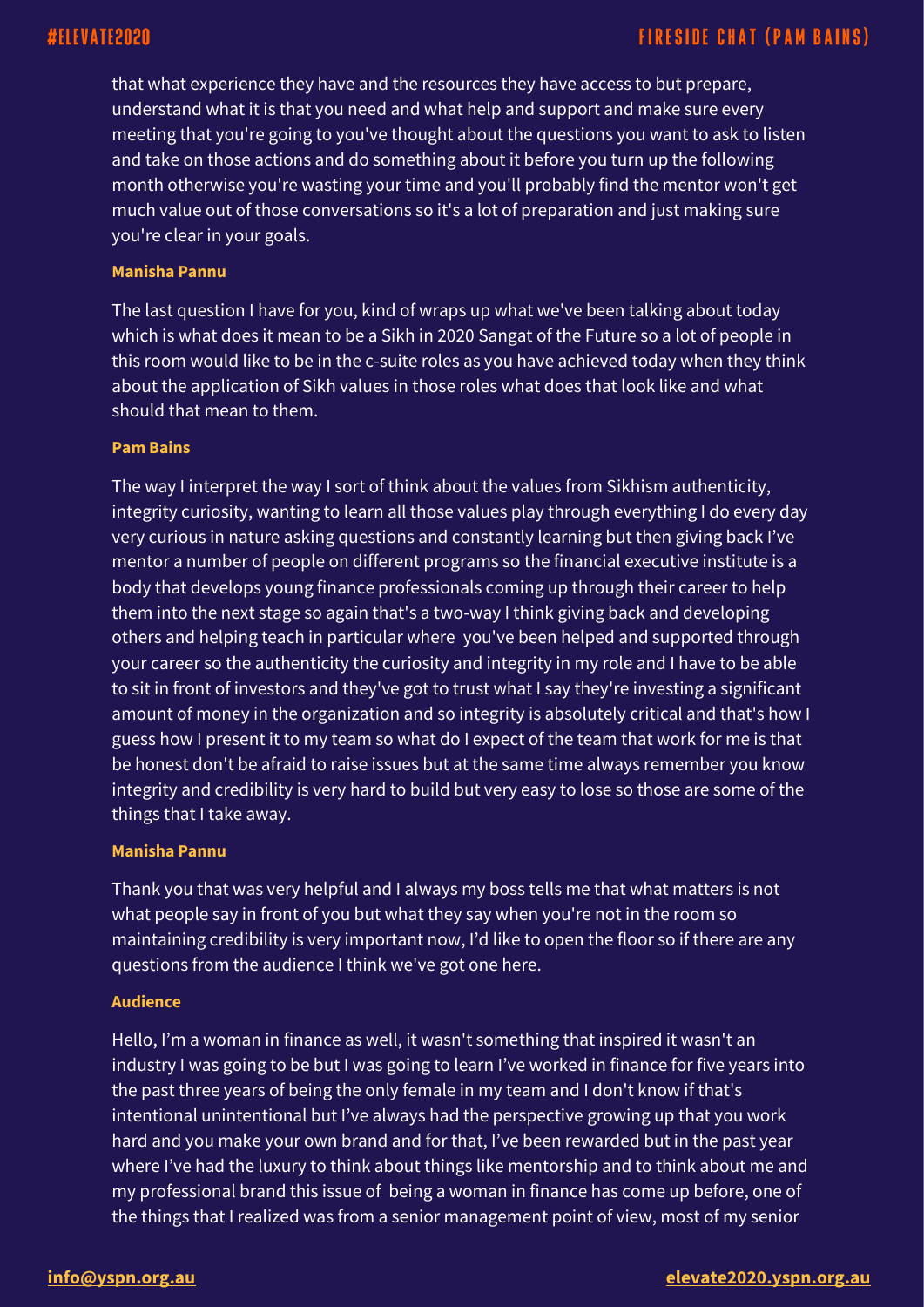managers when I spoke with them they wanted my feedback they wanted to know what issues I was having and how they could fix it, however like you know at the stage that I'm at my direct report my direct managers I wasn't comfortable talking to them about those issues because it wasn't the fact that they wouldn't listen but I felt that it was too much pressure for me.

So, my question is how can we as women provide feedback without feeling that we are responsible to also solve it and follow through with it so there are issues in workplaces that are not created by us, they're not something that we should be responsible to resolve and senior managers are interested in finding out about them but I find that if I bring it up then you know it becomes my responsibility and you know how can we bridge that gap.

#### **Pam Bains**

That's a tricky one, there's no easy solution to that, I think if you don't say from my perspective nothing will change, you'll probably get more frustrated because the same problem exists, except you're just worried that you're going to take on the action to solve it, it says something about the organization, I've always been a great believer of if you're not happy, the worst thing you can do is stay in a place and be negative because it draws on your energy and also it comes out in how you perform.

So, if the organization isn't supportive and I can tell you there are so many organizations at the moment looking for capable women, you will find opportunities out there and maybe that is the time to move on but I wouldn't hesitate in raising your concerns I don't know again if you do it in your organization but I do manage it once removed so I will talk to and we do 360's so leadership is critical so those leaders if they're blocking you need to understand whether it's just them, and sometimes what happens is people who are technically very strong and capable and women who deliver and in particular if they've got a boss and it doesn't have to be male, it can be male or female is that they won't allow and they don't want that person to go because actually, they're very good for them and they work hard and if they moved on they've got the problem so if you progress so it's understanding what their motivations are and why is it that they're not willing to, do something about it so you know I've got 54% now, my females, even though we've got across the organization so there's a huge push and again there are this is a window of opportunity that will probably last a decade or maybe two and then it'll equalize, so if you're not happy then either think about whether you can raise it above the manager or you know maybe it's a time for a change can you share some insights into networking and how that's helped your career.

Networking is critical so I think Amit talked about the tree and I support that; I didn't realize how important it was until we moved to Australia so having spent most of my early career in the UK when we moved to Australia, we came out as a family on a two-year sabbatical to go back, you know have fun and then go back after we've got it out of our system but we ended up staying and one of the challenges coming to Australia was that you had to start all over again and nobody knew you, nobody, you had no track record so the first eight months, fortunately, I was involved in the IPO, the listing and separation of Queensland rail so they separated and I went with the listed entity and but that eight months of working on the IPO I worked a lot of hours didn't see daylight.